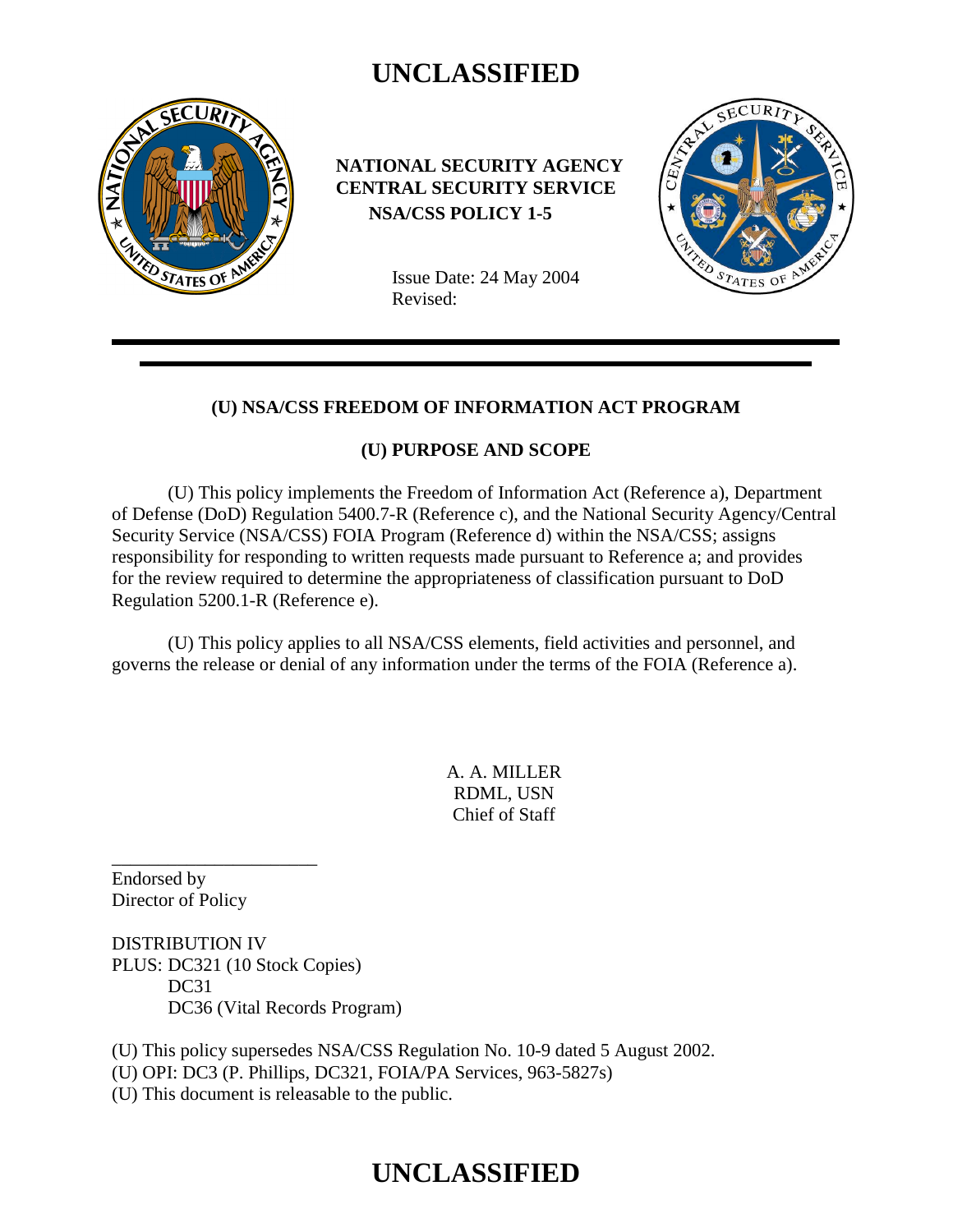Policy 1-5 Dated: 24 May 2004

#### **(U) POLICY**

 1. (U) Pursuant to written requests submitted in accordance with the FOIA, the NSA/CSS shall make records available to the public consistent with the Act and the need to protect government interests pursuant to subsection (b) of the Act. Oral requests for information shall not be accepted. Before the Agency responds to a request, the request must comply with the provisions of this regulation. In order that members of the public have timely access to unclassified information regarding NSA activities, requests for information that would not be withheld if requested under the FOIA or the Privacy Act (PA) may be honored through appropriate means without requiring the requester to invoke the FOIA or the PA. Although a record may require minimal redaction before its release, this fact alone shall not require the Agency to direct the requester to submit a formal FOIA or PA request for the record.

 2. (U) Requests for electronic records shall be processed, and the records retrieved whenever retrieval can be achieved through reasonable efforts (in terms of both time and manpower) and these efforts would not significantly interfere with the operation of an automated information system. Reasonable efforts shall be undertaken to maintain records in forms or formats that render electronic records readily reproducible.

 3. (U) The NSA/CSS does not originate final orders, opinions, statements of policy, interpretations, staff manuals, or instructions that affect members of the public of the type generally covered by the indexing requirement of Reference a. Therefore it has been determined, pursuant to the pertinent statutory and executive order requirements, that it is unnecessary and impracticable to publish an index of the type required by Reference a. However, should such material be identified, it shall be indexed and placed in the library at the National Cryptologic Museum (NCM), which serves as the NSA/CSS FOIA reading room, and made available through the Internet. Copies of records which have been released under the FOIA and which NSA/CSS has determined are likely to become the subject of subsequent requests are placed in the library of the NCM. In addition, these records are made available to the public through the Internet. An index of this material is available in hard copy in the museum library and on the Internet.

#### **(U) RESPONSIBILITIES**

 4. (U) The NSA Chief of Staff (DC) shall oversee the administration of the FOIA, which includes responding to FOIA requests and collecting fees from FOIA requesters.

a. (U) The Director of Policy (DC3), or the Deputy Director of Policy (D/DC3), if so designated, is the initial denial authority (IDA) and shall:

1) (U) Receive and staff all initial, written requests for the release of information;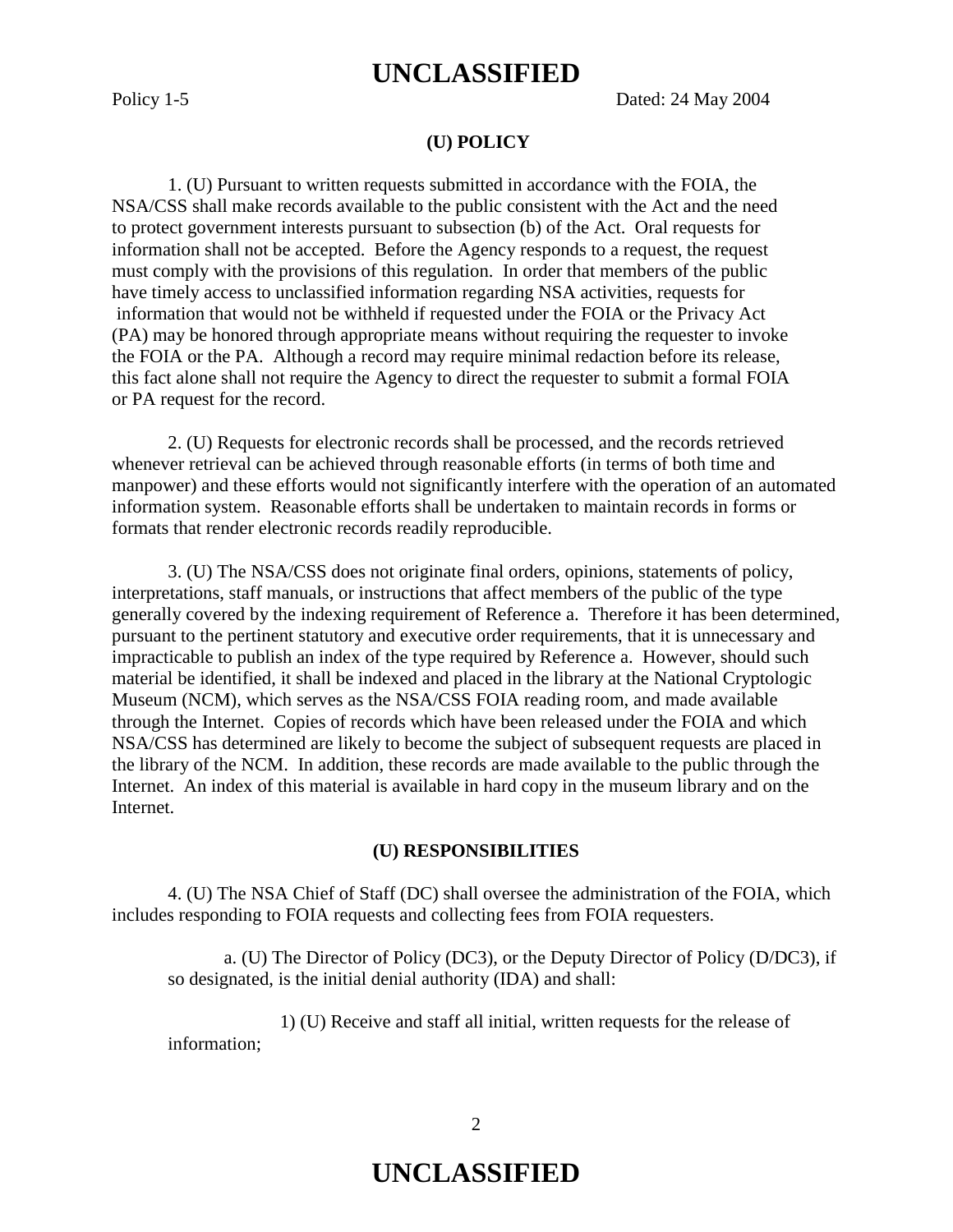Policy 1-5 Dated: 24 May 2004

2) (U) Conduct the necessary reviews to determine the releasability of information pursuant to Reference e;

3) (U) Provide the requester with releasable material;

4) (U) Notify the requester of any adverse determination, including informing the requester of his/her right to appeal an adverse determination to the appeal authority (see paragraph 27);

5) (U) Assure the timeliness of responses;

6) (U) Negotiate with the requester regarding satisfying his request (e.g., time extensions, modifications to the request);

7) (U) Authorize extensions of time within Agency components (e.g., time needed to locate and/or review material);

8) (U) Assist the Office of General Counsel (OGC) in judicial actions filed under Reference a;

9) (U) Maintain the FOIA reading room and the Internet home page; and

10) (U) Compile the annual FOIA report.

b. (U) The Chief, Accounting and Financial Services (DF22), shall:

1) (U) Send initial and follow-up bills to FOIA requesters as instructed by the FOIA office, with a copy of all bills going to the FOIA office. In cases where an estimate of fees is provided to the requester prior to the processing of his/her request, no bill shall be sent. Although the FOIA office asks FOIA requesters to send payment to the FOIA office, for subsequent forwarding to Accounting and Financial Services, payment may be received directly in Accounting and Financial Services. Such payment may be identified by the payee as payment for a Freedom of Information Act request, by the letters "FOIA," or as payment for case number XXXXX. (FOIA requesters are provided a case number to refer to in correspondence with NSA.);

2) (U) Receive and handle all checks or money orders remitted in payment for FOIA requests, crediting them to the proper account and notifying the FOIA office promptly of all payments received;

3) (U) Notify the FOIA office promptly of any payments received directly from requesters even if no bill was initiated by Accounting and Financial Services; and

4) (U) Issue a prompt reimbursement of overpaid fees to the requester upon being notified of such overpayment by the FOIA office.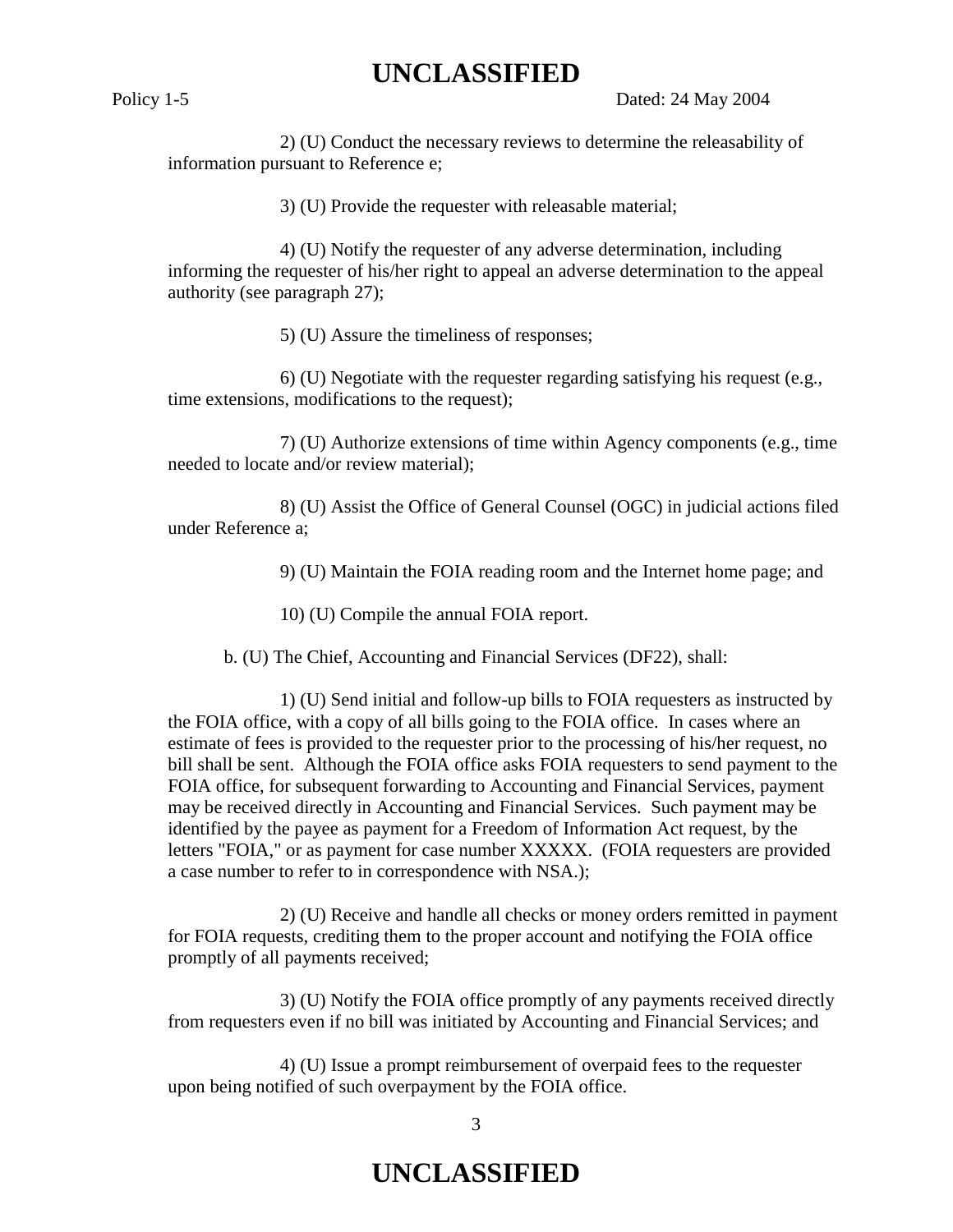Policy 1-5 Dated: 24 May 2004

 5. (U) The Deputy Director, NSA/CSS, is the FOIA Appeal Authority required by Reference a for considering appeals of adverse determinations by the Director of Policy. In the absence of the Deputy Director, the NSA Chief of Staff serves as the Appeal Authority.

6. (U) The General Counsel (GC) or his designee shall:

a. (U) Review responses to FOIA requests to determine the legal sufficiency of actions taken by the Director of Policy, as required on a case-by-case basis;

b. (U) Review the appeals of adverse determinations made by the Director of Policy. The GC shall prepare an appropriate reply to such appeals and submit that reply to the NSA/CSS FOIA Appeal Authority for final decision; and

c. (U) Represent the Agency in all judicial actions relating to Reference a and providing support to the Department of Justice.

 7. (U) The Chief of Installations and Logistics (I&L) shall establish procedures to ensure that:

a. (U) All inquiries for information pursuant to Reference a are delivered promptly to the Director of Policy; and

b. (U) Any appeal of an adverse determination is delivered promptly and directly to the NSA/CSS Appeal Authority staff.

8. (U) The Directorates, Associate Directorates, and Field Elements shall:

a. (U) Establish procedures to ensure that any inquiries for information pursuant to Reference a are referred immediately and directly to the Director of Policy. Field Elements should forward, electronically, any requests received to the DIRNSA/CHCSS, ATTN: DC3; and

b. (U) Designate a senior official and an alternate to act as a focal point to assist the Director of Policy in determining estimated and actual cost data, in conducting searches reasonably calculated to retrieve responsive records and assessing whether information can be released or should be withheld.

 9. (U) Military and civilian personnel assigned or attached to or employed by the NSA/CSS who receive a Freedom of Information Act request shall deliver it immediately to the Director of Policy. Individuals who are contacted by personnel at other government agencies and asked to assist in reviewing material for release under the FOIA must direct the other agency employee to the NSA/CSS FOIA office promptly.

4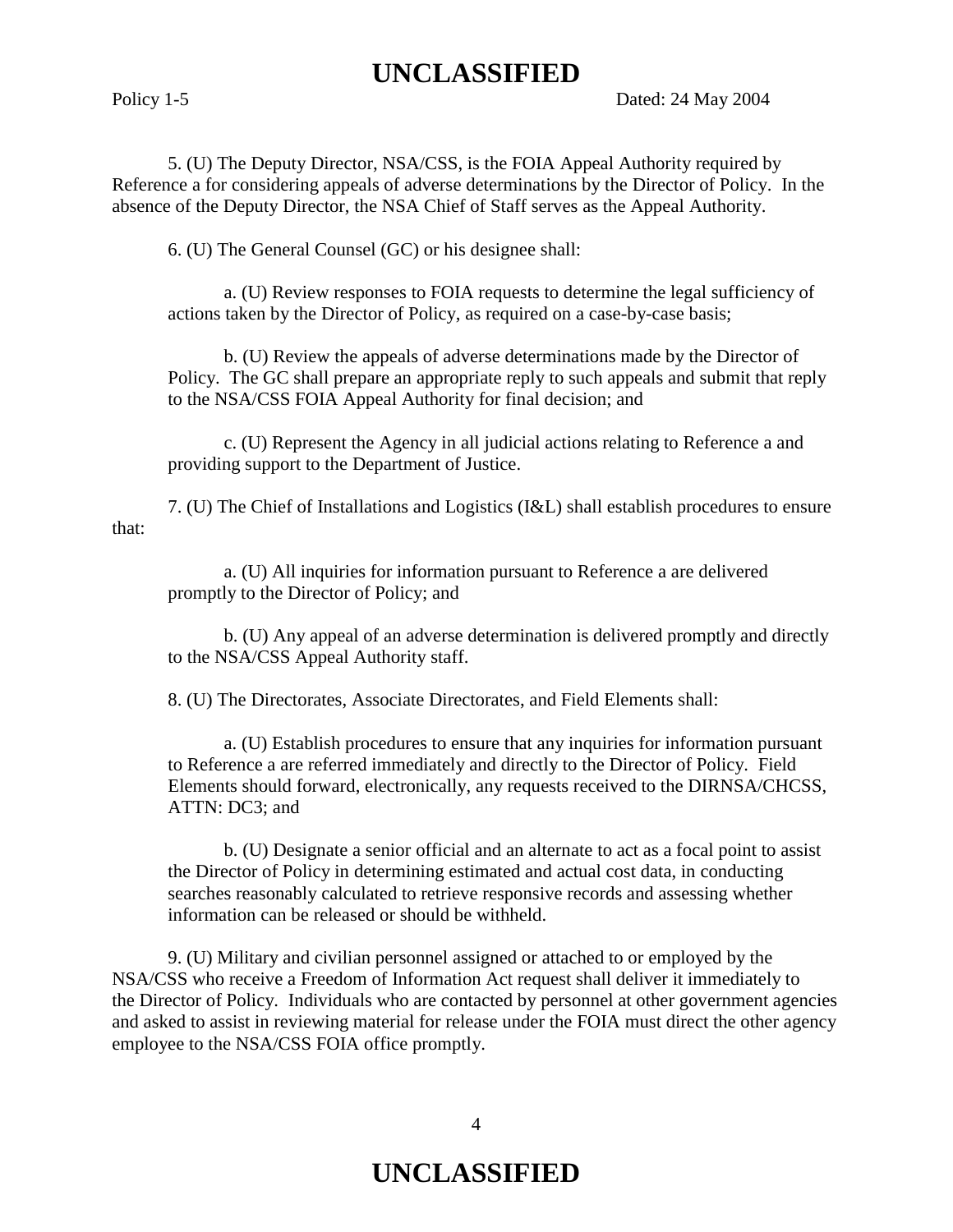Policy 1-5 Dated: 24 May 2004

#### **(U) PROCEDURES**

 10. (U) Requests for copies of records of the NSA/CSS shall be delivered to the Director of Policy immediately upon receipt once the request is identified as a Freedom of Information Act or Privacy Act request or appears to be intended as such a request.

 11. (U) The Director of Policy, or Deputy Director of Policy, if so designated, shall endeavor to respond to a direct request to NSA/CSS within 20 working days of receipt. If the request fails to meet the minimum requirements of a perfected FOIA request, the FOIA office shall advise the requester of how to perfect the request. The 20 working day time limit applies upon receipt of the perfected request. In the event the Director of Policy cannot respond within 20 working days due to unusual circumstances, the chief of the FOIA office shall advise the requester of the reason for the delay and negotiate a completion date with the requester. Direct requests to NSA/CSS shall be processed in the order in which they are received. Requests referred to NSA/CSS by other government agencies shall be placed in the processing queue according to the date the requester's letter was received by the referring agency if that date is known, in accordance with Department of Justice Guidelines. If it is not known when the referring agency received the request, it shall be placed in the queue according to the date of the requester's letter.

12. (U) The FOIA office shall maintain six queues ("super easy," "sensitive/personal easy," "non-personal easy," "sensitive/personal voluminous," "non-personal complex," and "expedite") for the processing of records in chronological order. The processing queues are defined as follows:

 a. (U) Super Easy Queue – The super easy queue is for requests for which no responsive records are located or for material that requires minimal specialized review.

 b. (U) Sensitive/Personal Easy Queue – The sensitive/personal easy queue contains FOIA and PA records that contain sensitive personal information, typically relating to the requester or requester's relatives, and that do not require a lengthy review. These requests are processed by DC321 staff members who specialize in handling sensitive personal information.

 c. (U) Non-Personal Easy Queue – The non-personal easy queue contains all other types of NSA records not relating to the requester, that often contain classified information that may require coordinated review among NSA components, and that do not require a lengthy review. These requests are processed by DC321 staff members who specialize in complex classification issues.

 d. (U) Sensitive/Personal Voluminous Queue – The sensitive/personal voluminous queue contains FOIA and PA records that contain sensitive personal information, typically relating to the requester or requester's relatives, and that require a lengthy review because of the high volume of responsive records. These records may also contain classified information that may require coordinated review in several NSA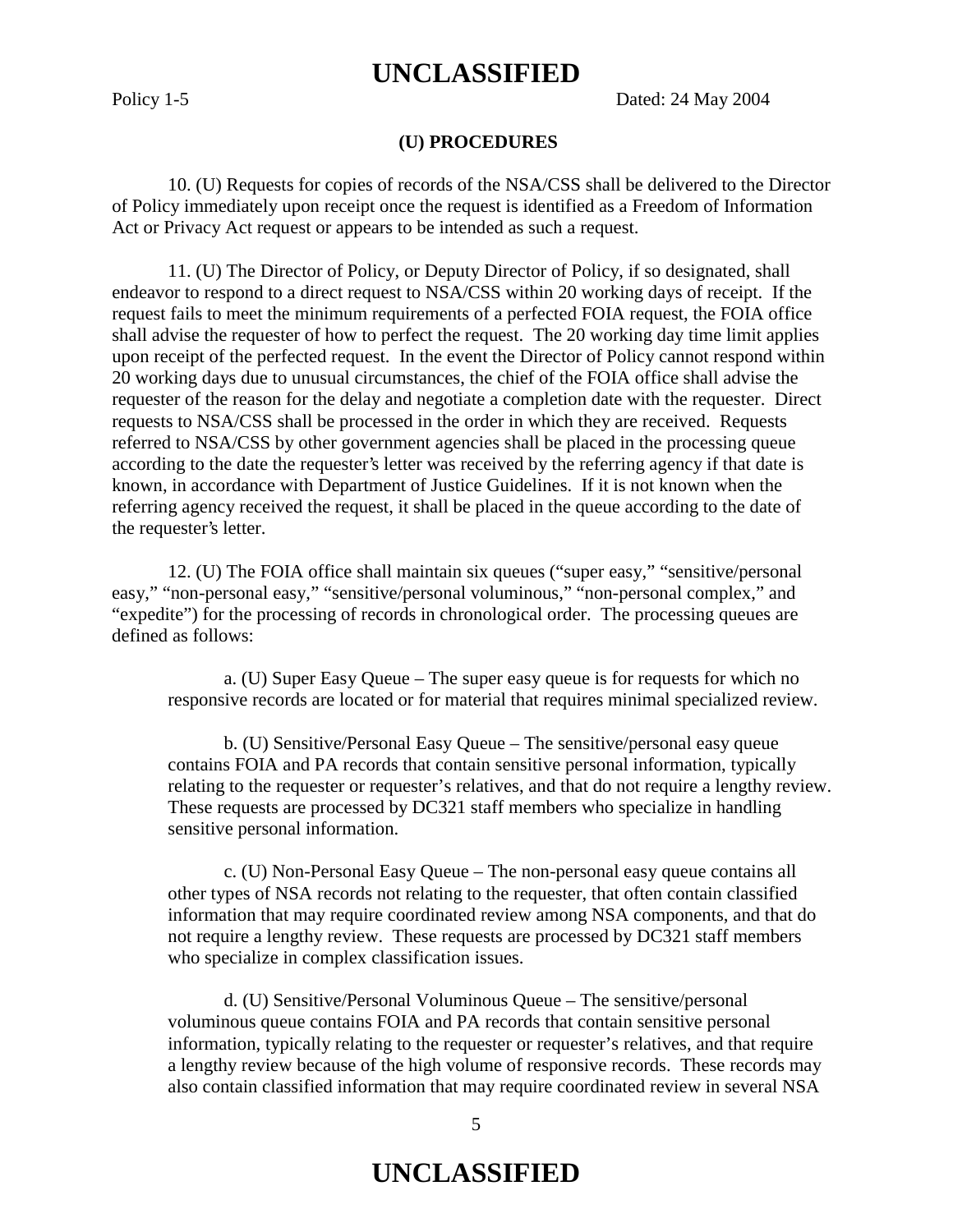Policy 1-5 Dated: 24 May 2004

components. These requests are processed by DC321 staff members who specialize in handling sensitive personal information.

 e. (U) Non-Personal Complex Queue – The non-personal complex queue contains FOIA records not relating to the requester that require a lengthy review because of the high volume and/or complexity of responsive records. These records contain classified, often technical information that requires coordinated review among many specialized NSA components, as well as consultation with other government agencies. These requests are processed by DC321 staff members who specialize in complex classification issues.

 f. (U) Expedite Queue – Cases meeting the criteria for expeditious processing as defined in (14) below shall be processed in turn within that queue by the appropriate processing team.

 13. (U) Requesters shall be informed immediately if no responsive records are located. Following a search for and retrieval of responsive material, the initial processing team shall determine which queue in which to place the material, based on the criteria above, and shall so advise the requester. If the material requires minimal specialized review (super easy), the initial processing team shall review, redact if required, and provide the non-exempt responsive material to the requester immediately. All other material shall be processed by the appropriate specialized processing team on a first-in, first-out basis within its queue. These procedures are followed so that a requester shall not be required to wait a long period of time to learn that the Agency has no records responsive to his request or to obtain records that require minimal review. For statistical reporting purposes for the Annual Report, super easy, sensitive/personal easy, and non-personal easy cases shall be counted as "Easy" cases, and sensitive/personal voluminous and non-personal complex cases shall be counted as "Hard" cases.

 14. (U) Expedited processing shall be granted to a requester if he/she requests such treatment and demonstrates a compelling need for the information. A demonstration of compelling need by a requester shall be made by a statement certified by the requester to be true and correct to the best of his/her knowledge. A compelling need is defined as follows:

a. (U) The failure to obtain the records on an expedited basis could reasonably be expected to pose an imminent threat to the life or physical safety of an individual.

b. (U) The information is urgently needed by an individual primarily engaged in disseminating information to inform the public about actual or alleged Federal Government activity. Urgently needed means that the information has a particular value that shall be lost if not disseminated quickly.

 15. (U) A request may also be expedited, upon receipt of a statement certified by the requester to be true and correct to the best of his/her knowledge, for the following reasons: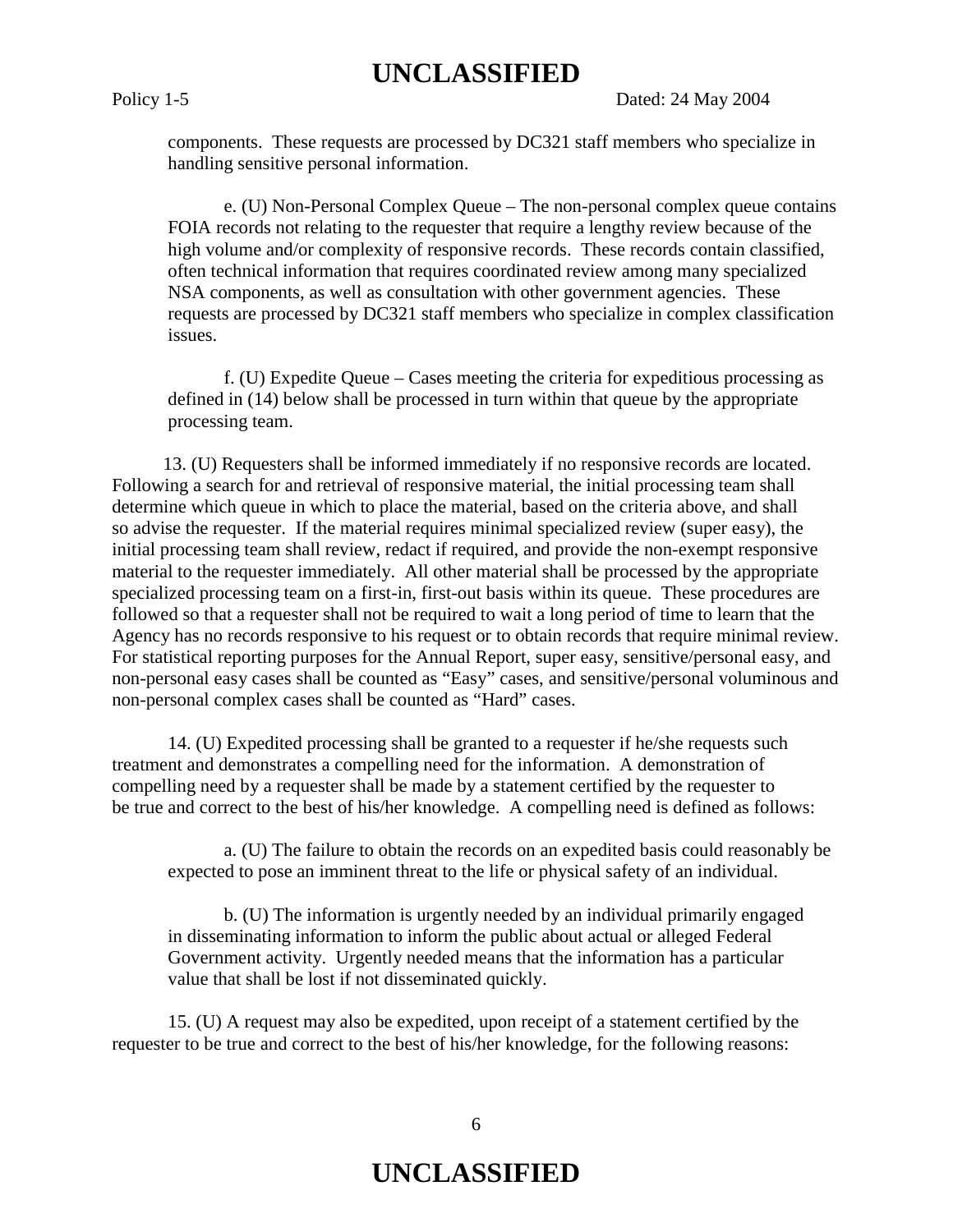Policy 1-5 Dated: 24 May 2004

a. (U) There would be an imminent loss of substantial due process rights.

b. (U) There is a humanitarian need for the material. Humanitarian need means that disclosing the information will promote the welfare and interests of mankind.

 16. (U) Requests which meet the criteria for expedited treatment as defined in paragraph 15 shall be placed in the expedite queue behind requests which are expedited because of a compelling need (see paragraph 14).

 17. (U) A decision on whether to grant expedited treatment shall be made within 10 calendar days of receipt. The requester shall be notified whether his/her request meets the criteria for expedited processing within that time frame. If a request for expedited processing has been granted, a substantive response shall be provided within 20 working days of the date of the decision to expedite. If a substantive response cannot be provided within 20 working days, a response shall be provided as soon as practicable and the chief of the FOIA office shall negotiate a completion date with the requester, taking into account the number of cases preceding it in the expedite queue and the complexity of the responsive material.

 18. (U) If the Director of Policy, in consultation with the GC, determines that the fact of the existence or non-existence of requested material is a matter that is exempt from disclosure, the requester shall be so advised.

 19. (U) If the FOIA office determines that NSA/CSS may have information of the type requested, the office shall contact each Directorate or Associate Directorate reasonably expected to hold responsive records.

 20. (U) The FOIA office shall assign the requester to the appropriate fee category under References a and c and, if a requester seeks a waiver of fees, the FOIA office shall, after determining the applicable fee category, determine whether to waive fees pursuant to Reference c. (See also FEES) If fees are to be assessed in accordance with the provisions of References a and c, the Directorate or Associate Directorate shall prepare an estimate of the cost required to locate, retrieve and, in the case of commercial requesters, review the records. Cost estimates shall include only direct search, duplication costs and review time (for commercial requesters only) as defined in Reference c.

a. (U) If the cost estimate does not exceed \$25.00, the component shall search for and forward to the FOIA office the documents responsive to the request. Fees \$25.00 and under shall be waived.

b. (U) If the costs are estimated to exceed \$25.00, the component shall provide an estimate to the FOIA office without conducting the search. The chief of the FOIA office shall advise the requester of the costs to determine a willingness to pay the fees. A requester's willingness to pay fees shall be satisfactory when the estimated fee does not exceed \$250.00 and the requester has a history of prompt payment. A history of prompt payment means payment within 30 calendar days of the date of billing. If fees are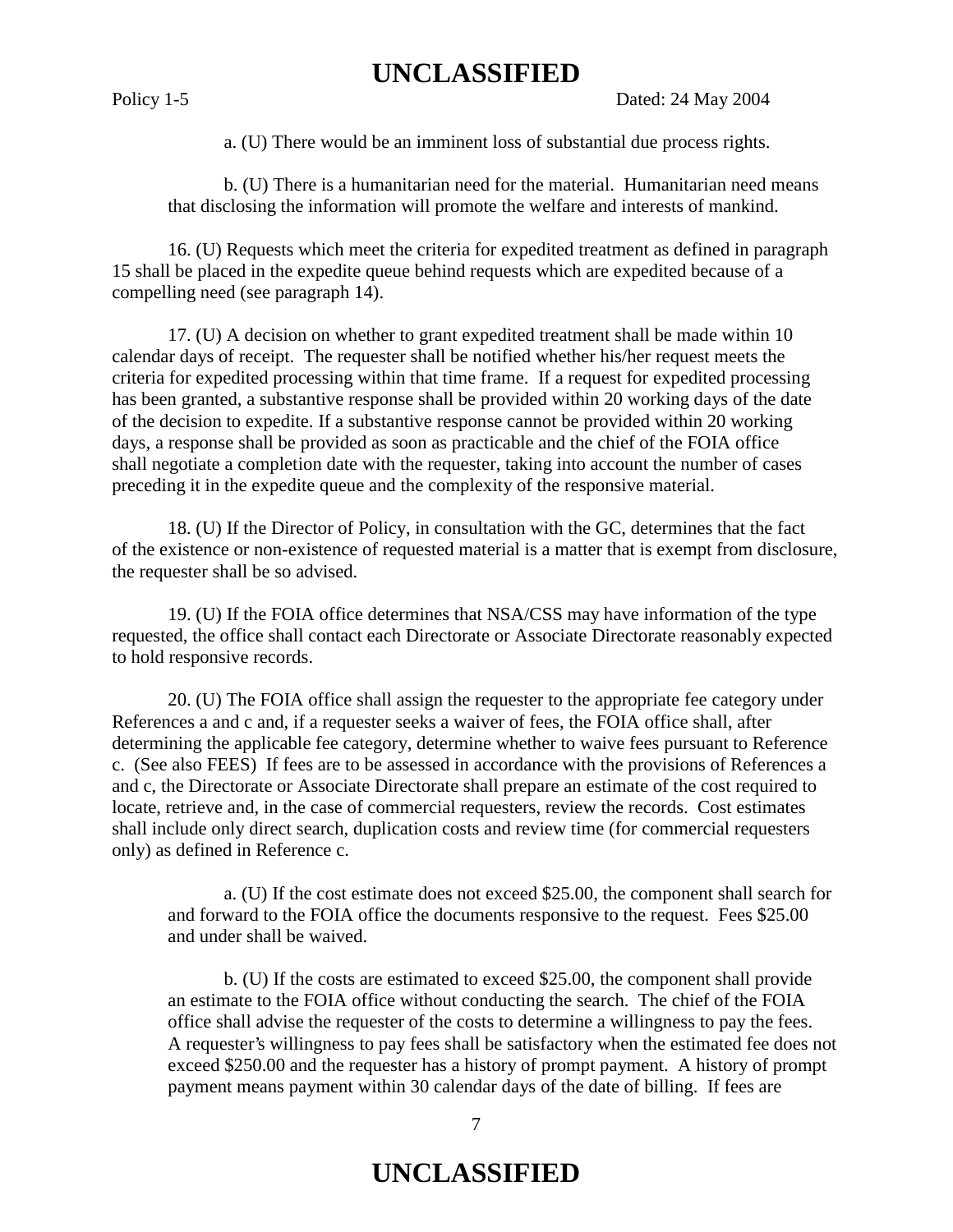Policy 1-5 Dated: 24 May 2004

expected to exceed \$250.00, the requester shall be required to submit payment before processing is continued if the requester does not have a history of prompt payment. All payments shall be made by certified check or money order made payable to the Treasurer of the United States.

c. (U) When a requester has previously failed to pay a fee charged within a timely fashion (i.e., within 30 calendar days from the date of billing), payment is required before a search is initiated or before review is begun. When a requester has no payment history, an advance payment may be required of the requester after the case has been completed, but prior to providing the final response.

d. (U) If a requester has failed to pay fees after three bills have been sent, additional requests from that requester and/or the organization or company he/she represents shall not be honored until all costs and interest are paid.

 21. (U) Upon receipt of a statement of willingness to pay assessable fees or the payment from the requester, the FOIA office shall notify the NSA/CSS component to search for the appropriate documents. The component conducting the search shall advise the FOIA office of the types of files searched (e.g., electronic records/e-mail, video/audio tapes, paper), the means by which the search was conducted (e.g., subject or chronological files, files retrievable by name or personal identifier) and any key words used in an electronic search.

 22. (U) If the search does not locate the requested records, the Director of Policy shall so advise the requester and offer appeal rights.

 23. (U) If the search locates the requested records, the holding organization shall furnish copies of these records immediately to the FOIA office. The Director of Policy shall make a determination as to the releasability of the records in consultation with the GC, the Legislative Affairs Office (if any information relates to members of Congress or their staffs) and other Agency components, as appropriate. This determination shall also state, with particularity, that a search reasonably calculated to locate responsive records was conducted and that all reasonably segregable, non-exempt information was released. The located records shall be handled as follows:

a. (U) All exempt records or portions thereof shall be withheld and the requester so advised along with the following:

1) (U) The statutory basis for the denial;

2) (U) The volume of material being denied, unless advising of the volume would harm an interest protected by exemption (see Reference a); and

3) (U) The procedure for filing an appeal of the denial.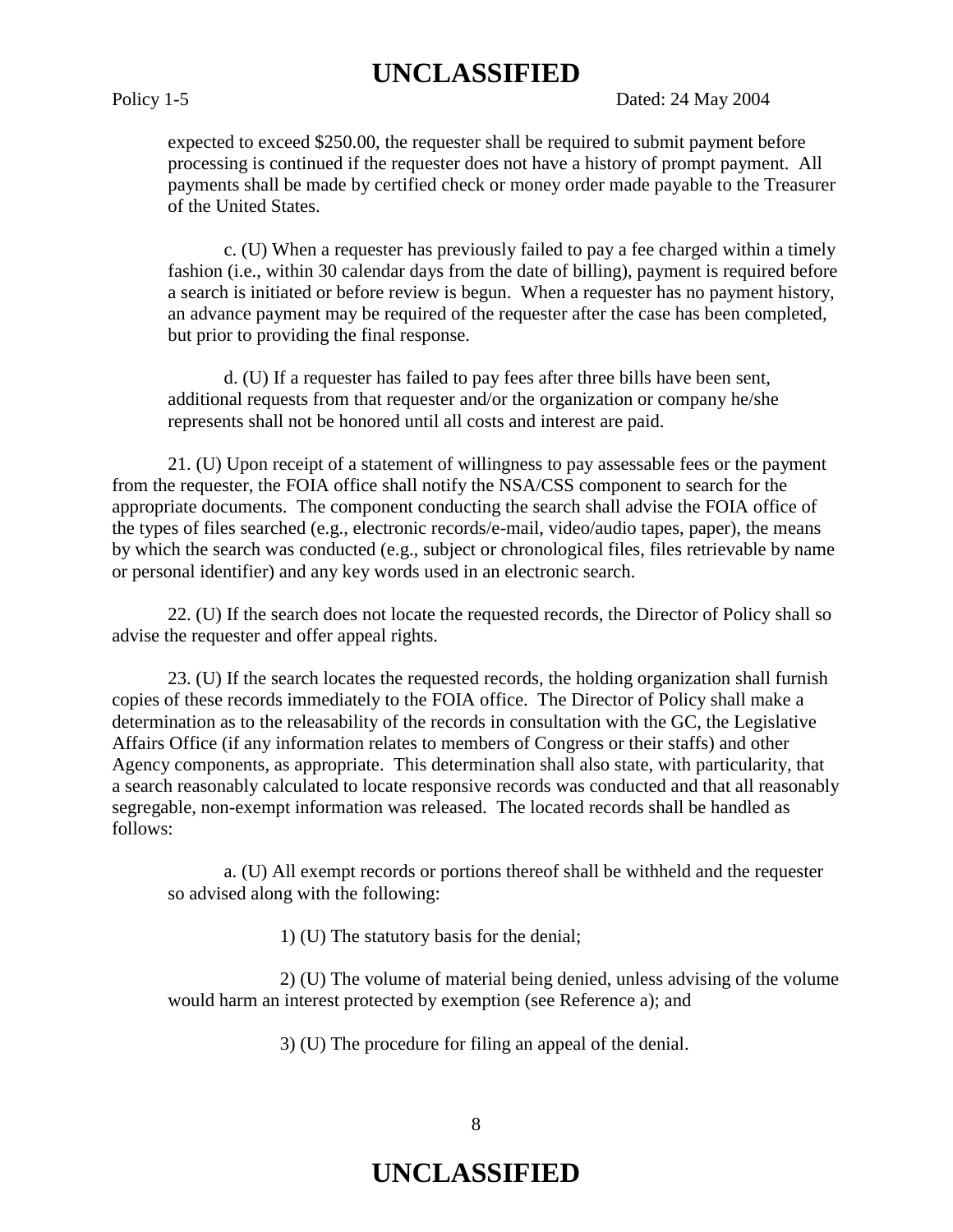Policy 1-5 Dated: 24 May 2004

b. (U) All segregable, non-exempt records or portions thereof shall be forwarded promptly to the requester.

 24. (U) Records or portions thereof originated by other agencies or information of primary interest to other agencies found in NSA/CSS records shall be handled as follows:

a. (U) The originating agency's FOIA Authority shall be provided with a copy of the request and the stated records.

b. (U) The requester shall be advised that a referral has been made, except when notification would reveal exempt information.

 25. (U) Records or portions thereof originated by a commercial or business submitter and containing information that is arguably confidential commercial or financial information as defined in Reference f shall be handled as follows:

a. (U) The commercial or business submitter shall be provided with a copy of the records as NSA/CSS proposes to release them, and the submitter shall be given an opportunity to inform the FOIA office about its objections to disclosure in writing.

b. (U) The Director of Policy or his/her designee shall review the submitter's objections to disclosure and, if DC3 decides to release records or portions thereof to the requester, provide the submitter with an opportunity to enjoin the release of such information.

 26. (U) Records may be located responsive to a FOIA request that contain portions not responsive to the subject of the request. The non-responsive portions shall be processed as follows:

a. (U) If the information is easily identified as releasable, the non-responsive portions shall be provided to the requester.

b. (U) If additional review or coordination with other NSA/CSS elements or other government agencies or entities is required to determine the releasability of the information, and the processing of the material would be facilitated by excluding those portions from review, the requester shall be consulted regarding the need to process those portions. If the requester states that he is interested in the document in its entirety, including those portions not responsive to the subject of his request, the entire document shall be considered responsive and reviewed accordingly.

c. (U) If the conditions as stated in the above paragraph pertain, but it is not a simple matter to contact and/or reach an agreement with the requester, the non-responsive portions shall be marked to differentiate the removal of non-responsive material from the removal of exempt portions. The requester shall be advised that portions were removed as non-responsive. In addition, he/she shall be given an indication of the manner in

9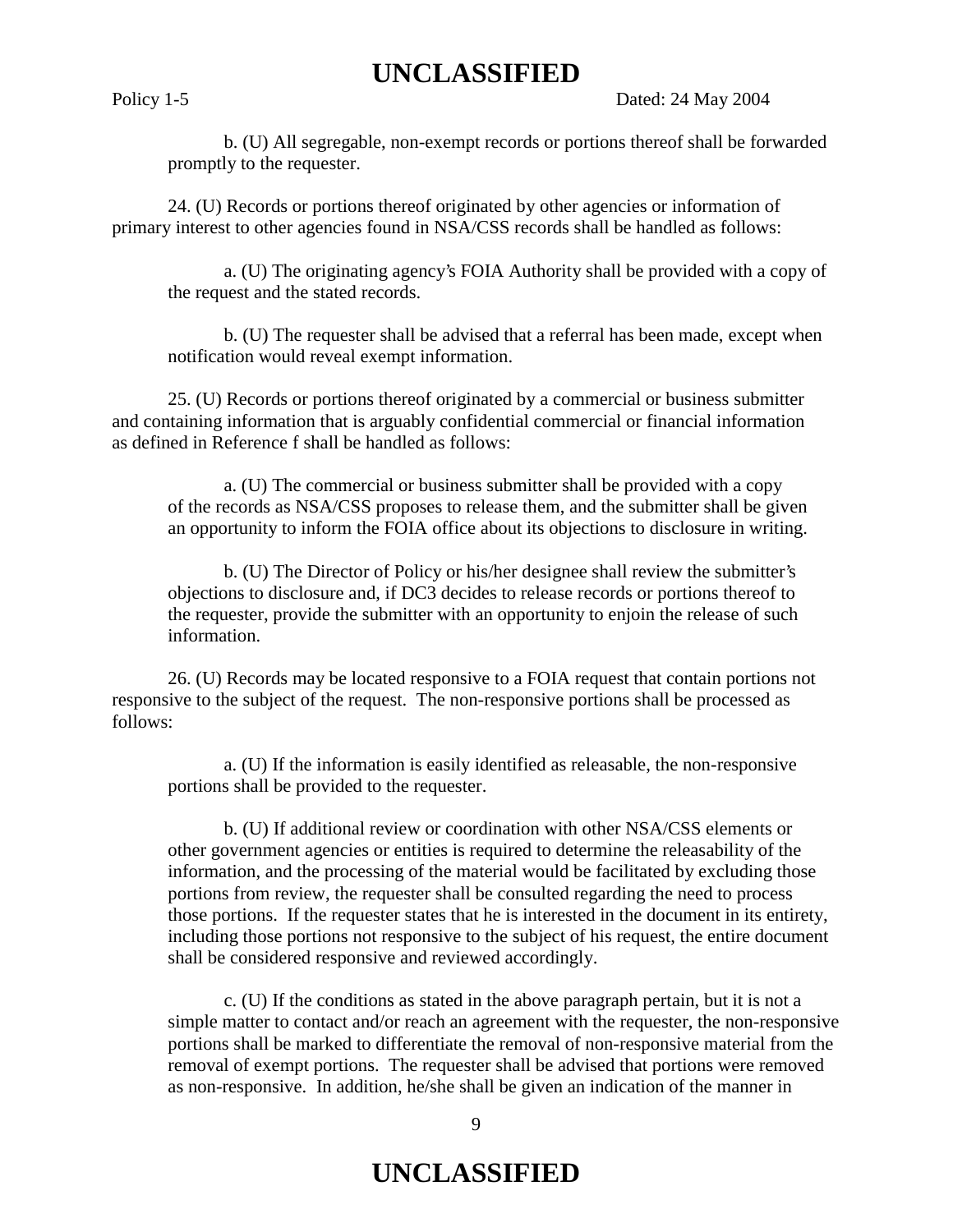Policy 1-5 Dated: 24 May 2004

which those portions would be treated if responsive (e.g., the information would be protected by exemptions, would require extensive review/consultation). Such a response is not considered an adverse determination. If the requester informs the FOIA office of his interest in receiving the non-responsive portions, the request shall be placed in the same location within the processing queue as the original request and those portions of the documents shall be processed.

d. (U) If the requester states in his initial request that he/she wants all nonresponsive portions contained within documents containing responsive information, then the documents shall be processed in their entirety.

 27. (U) Any person advised of an adverse determination shall be notified of the right to submit an appeal postmarked within 60 days of the date of the response letter and that the appeal must be addressed to the NSA/CSS FOIA Appeal Authority, National Security Agency, 9800 Savage Road STE 6248, Ft. George G. Meade, MD 20755-6248. The following actions are considered adverse determinations:

- a. (U) Denial of records or portions of records;
- b. (U) Inability of NSA/CSS to locate records;
- c. (U) Denial of a request for the waiver or reduction of fees;
- d. (U) Placement of requester in a specific fee category;
- e. (U) Amount of estimate of processing costs;

f. (U) Determination that the subject of a request is not within the purview of NSA/CSS and that a search for records shall not be conducted;

g. (U) Denial of a request for expeditious treatment; and

h. (U) Non-agreement regarding completion date of request.

 28. (U) The GC or his designee shall process appeals and make a recommendation to the Appeal Authority.

a. (U) Upon receipt of an appeal regarding the denial of information or the inability of the Agency to locate records, the GC or his designee shall provide a legal review of the denial and/or the adequacy of the search for responsive material, and make other recommendations as appropriate.

b. (U) If the Appeal Authority determines that additional information may be released, every attempt shall be made to make the information available to the requester within 20 working days from receipt of the appeal. The conditions for responding to an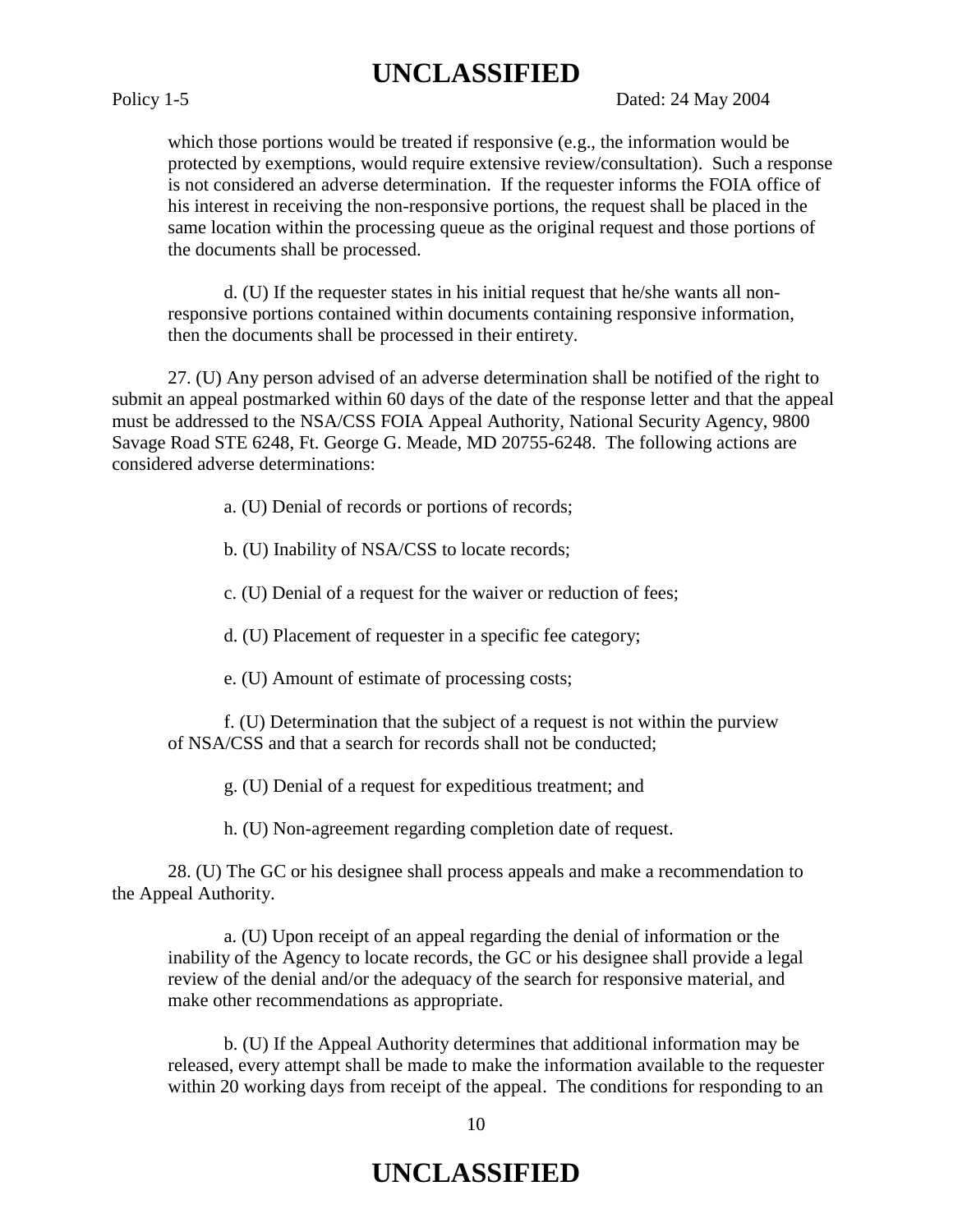Policy 1-5 Dated: 24 May 2004

appeal for which expedited treatment is sought by the requester are the same as those for expedited treatment on the initial processing of a request (see paragraphs 14 and 15).

c. (U) If the Appeal Authority determines that the denial was proper, the requester must be advised within 20 days after receipt of the appeal that the appeal is denied. The requester likewise shall be advised of the basis for the denial and the provisions for judicial review of the Agency's appellate determination.

d. (U) If a new search for records is conducted and produces additional material, the additional records shall be forwarded to the Director of Policy, as the IDA, for review. Following his/her review, the Director of Policy shall return the material to the GC with his/her recommendation for release or withholding. The GC shall provide a legal review of the material, and the Appeal Authority shall make the release determination. Upon denial or release of additional information, the Appeal Authority shall advise the requester that more material was located and that the IDA and the Appeal Authority each conducted an independent review of the documents. In the case of denial, the requester shall be advised of the basis of the denial and the right to seek judicial review of the Agency's action.

 29. (U) When a requester appeals the absence of a response to a request within the statutory time limits, the GC shall process the absence of a response as it would denial of access to records. The Appeal Authority shall advise the requester of the right to seek judicial review.

 30. (U) Appeals shall be processed using the same multi-track system as initial requests. If an appeal cannot be responded to within 20 working days, the requirement to obtain an extension from the requester is the same as with initial requests. The time to respond to an appeal, however, may be extended by the number of working days (not to exceed 10) that were not used as additional time for responding to the initial request. That is, if the initial request is processed within 20 working days so that the extra 10 days of processing which an agency can negotiate with the requester are not used, the response to the appeal may be delayed for that 10 days (or any unused portion of the 10 days).

#### **(U) FEES**

 31. (U) Upon receipt of a request, DC3 shall evaluate the request to determine the fee category or status of the requester, as well as the appropriateness of a waiver or reduction of fees if requested. There are no fees associated with a Privacy Act request, except as stated in Reference g. If fees are assessable, a search cost estimate shall be sent to the Directorate(s) or Associate Directorate(s) expected to maintain responsive records. If DC3 assigns a fee category to a requester which differs from that claimed by the requester or determines that a waiver or reduction of fees is not appropriate, DC3 shall notify the requester of the assigned category or denial of fee waiver and of the estimated cost of processing the request. The requester shall be advised of his/her right to appeal DC3's determination within 60 days of the response letter. A fee waiver or reduction shall be granted or denied in accordance with Section 6-103 of Reference c and based on information provided by the requester. If the requester does not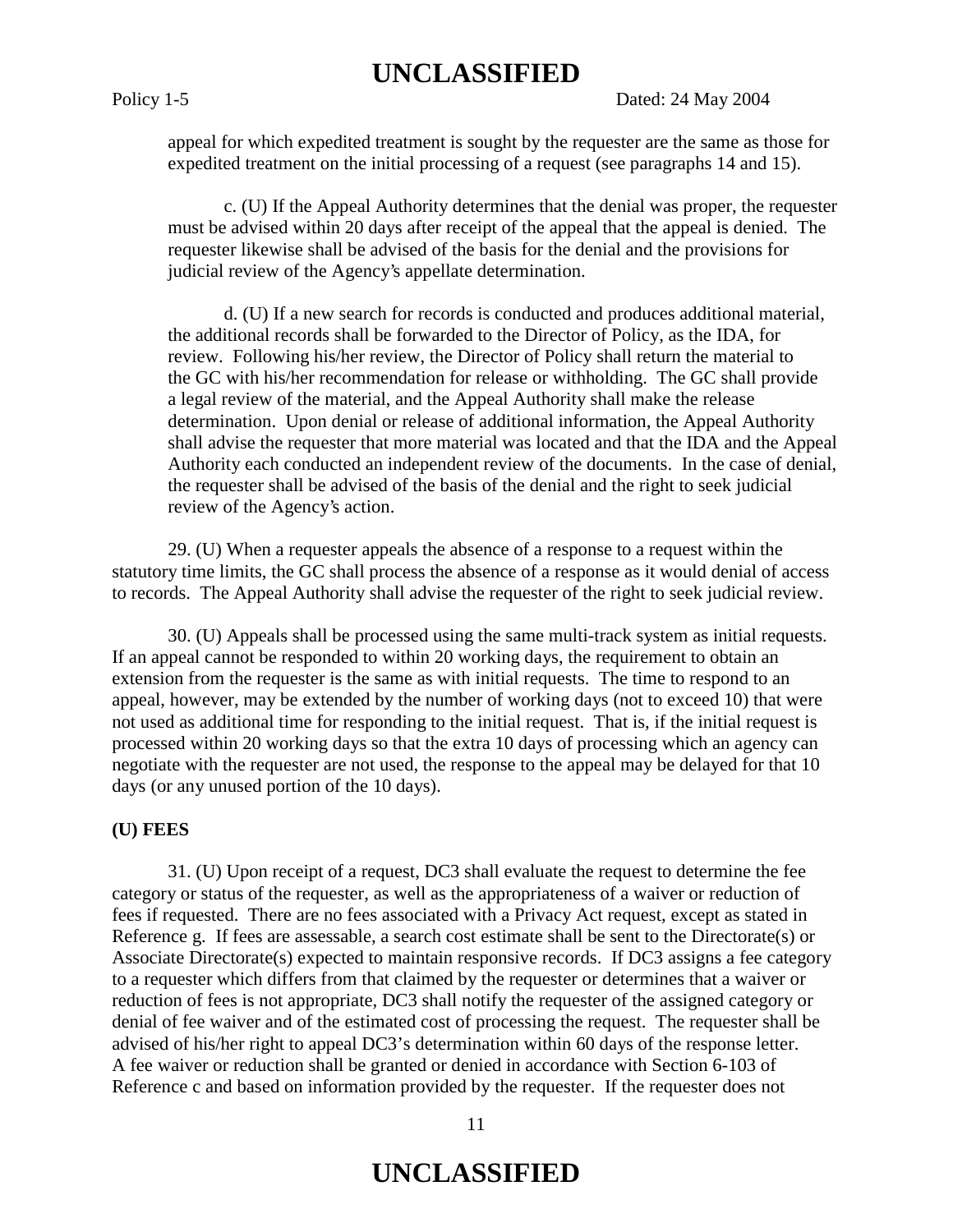Policy 1-5 Dated: 24 May 2004

appeal DC3's initial notification of the fee assessment within the 60 days, DC3's determination about that requester's fee status shall be final.

 32. (U) Fees shall reflect only direct search, review (in the case of commercial requesters only) and duplication costs, recovery of which are permitted by Reference a. Fees shall not be used to discourage requesters.

33. (U) No minimum fee may be charged. Fees under \$25.00 shall be waived.

 34. (U) Fees shall be based on estimates provided by appropriate organizational focal points. Upon completion of the processing of the request and computation of all assessable fees, the request shall be handled as follows:

a. (U) If the earlier cost estimate was under \$250.00 and the requester has not yet paid and has no payment history, the requester shall be notified of the actual cost and shall be sent a bill under separate cover. Upon receipt of payment, processing results and non-exempt information shall be provided to the requester.

b. (U) In cases where the requester paid prior to processing, if the actual costs exceed the estimated costs, the requester shall be notified of the remaining fees due. Processing results and non-exempt information shall be provided to the requester upon payment of the amount in excess or, if less than \$250.00, receipt of the requester's agreement to pay. If the requester refuses to pay the amount in excess, processing of the request shall be terminated with notice to the requester.

c. (U) In cases where the requester paid prior to processing, if the actual costs are less than estimated fees which have been collected from the requester, processing results and the non-exempt information shall be provided to the requester, and the FOIA office shall advise Accounting and Financial Services of the need to refund funds to the requester.

 35. (U) Fees for manual searches, review time and personnel costs associated with computer searches shall be computed according to the following schedule:

| TYPE            | <b>GRADE</b>     | <b>HOURLY RATE</b> |
|-----------------|------------------|--------------------|
|                 |                  |                    |
| <b>Clerical</b> | E9/GS8 and below | \$20               |
| Professional    | O1-O6/GS9-GS15   | \$44               |
| Executive       | ES1-ES6/O7-O10   | \$75               |
| Contractor      |                  | \$44               |

 36. (U) Fees for machine time involved in computer searches shall be based on the direct cost of retrieving information from the computer, including associated input/output costs.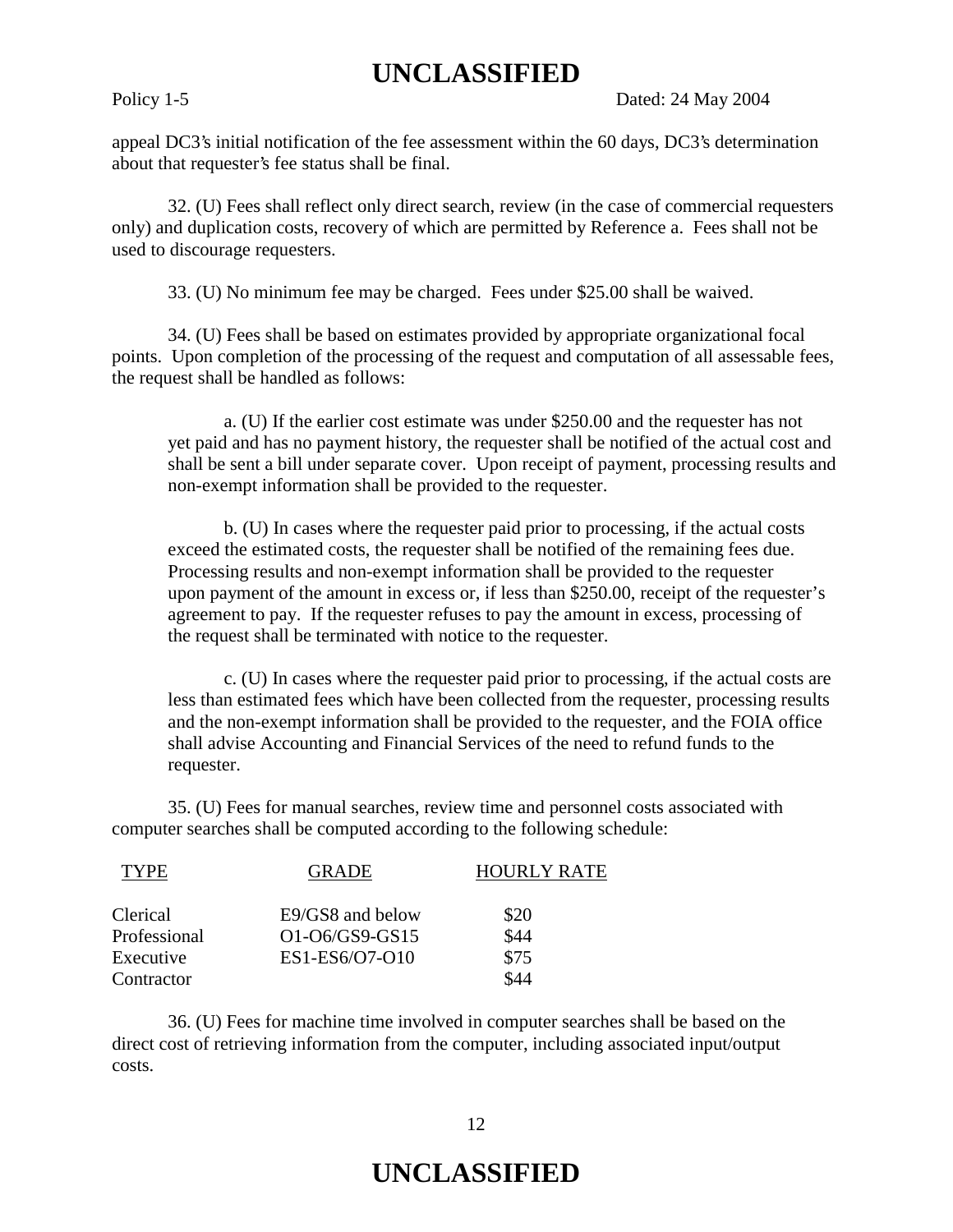Policy 1-5 Dated: 24 May 2004

 37. (U) Search costs for audiovisual documentary material shall be computed as for any other record. Duplication costs shall be the actual, direct cost of reproducing the material, including the wage of the person doing the work. Audiovisual materials provided to a requester need not be in reproducible format or quality.

38. (U) Duplication fees shall be assessed according to the following schedule:

| <b>TYPE</b>      | <b>COST PER PAGE</b> |
|------------------|----------------------|
|                  |                      |
| Office Copy      | \$.15                |
| Microfiche       | \$.25                |
| Printed Material | \$.02                |

#### **(U) EXEMPT RECORDS**

 39. (U) Records meeting the exemption criteria of Reference a need not be published in the Federal Register, made available in a reading room, or provided in response to requests made under Reference a.

 40. (U) The first seven of the following nine FOIA exemptions may be used by the NSA/ CSS to withhold information in whole or in part from public disclosure when there is a sound legal basis for protecting the information. Discretionary releases shall be made following careful Agency consideration of the interests involved.

a. (U) Exemption 1 - Records specifically authorized under criteria established by an Executive Order to be kept secret in the interest of national defense or foreign policy and which are in fact properly classified pursuant to such Executive Order.

 b. (U) Exemption 2 - Records relating solely to the internal personnel rules and practices of an agency.

 c. (U) Exemption 3 - Records which concern matters that a statute specifically exempts from disclosure, so long as the statutory exemptions permit no discretion on what matters are exempt; or matters which meet criteria established for withholding by the statute, or which are particularly referred to by the statute as being matters to be withheld. Examples of such statutes are:

 1) (U) The National Security Agency Act of 1959 (Public Law 86-36 Section 6);

2) (U) 18 U.S.C. 798;

3) (U) 50 U.S.C. 403-3(c)(7);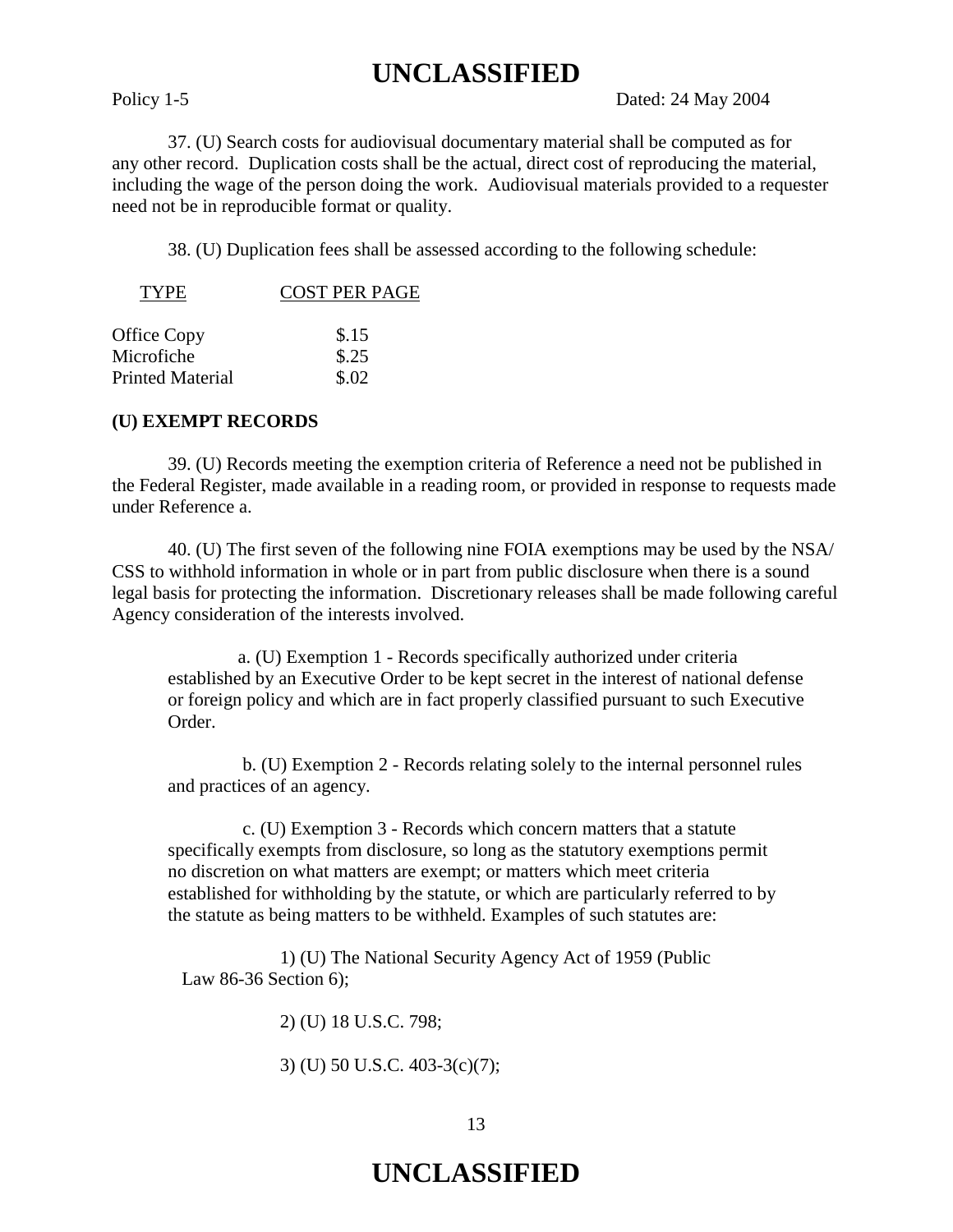Policy 1-5 Dated: 24 May 2004

4) (U) 10 U.S.C. 130; and

5) (U) 10 U.S.C. 2305(g)

 d. (U) Exemption 4 - Records containing trade secrets and commercial or financial information obtained from a person and privileged or confidential.

 e. (U) Exemption 5 - Interagency or intra-agency memoranda or letters that would not be available by law to a party other than an agency in litigation with the agency.

 f. (U) Exemption 6 - Personnel and medical files and similar files, the disclosure of which would constitute a clearly unwarranted invasion of personal privacy.

 g. (U) Exemption 7 - Investigatory records compiled for law enforcement purposes, but only to the extent that the production of such records:

 1) (U) Could reasonably be expected to interfere with enforcement proceedings;

 2) (U) Would deprive a person of the right to a fair trial or to an impartial adjudication;

 3) (U) Could reasonably be expected to constitute an unwarranted invasion of personal privacy of a living person, including surviving family members of an individual identified in such a record;

 4) (U) Could reasonably be expected to disclose the identity of a confidential source, including a source within NSA/CSS, state, local, or foreign agency or authority, or any private institution which furnishes the information on a confidential basis, or could disclose information furnished from a confidential source and obtained by a criminal law enforcement authority in a criminal investigation or by an agency conducting a lawful national security intelligence investigation;

 5) (U) Would disclose techniques and procedures for law enforcement investigations or prosecutions, or would disclose guidelines for law enforcement investigations or prosecutions if such disclosure could reasonably be expected to risk circumvention of the law; and

6) (U) Could reasonably be expected to endanger the life or physical safety of any individual.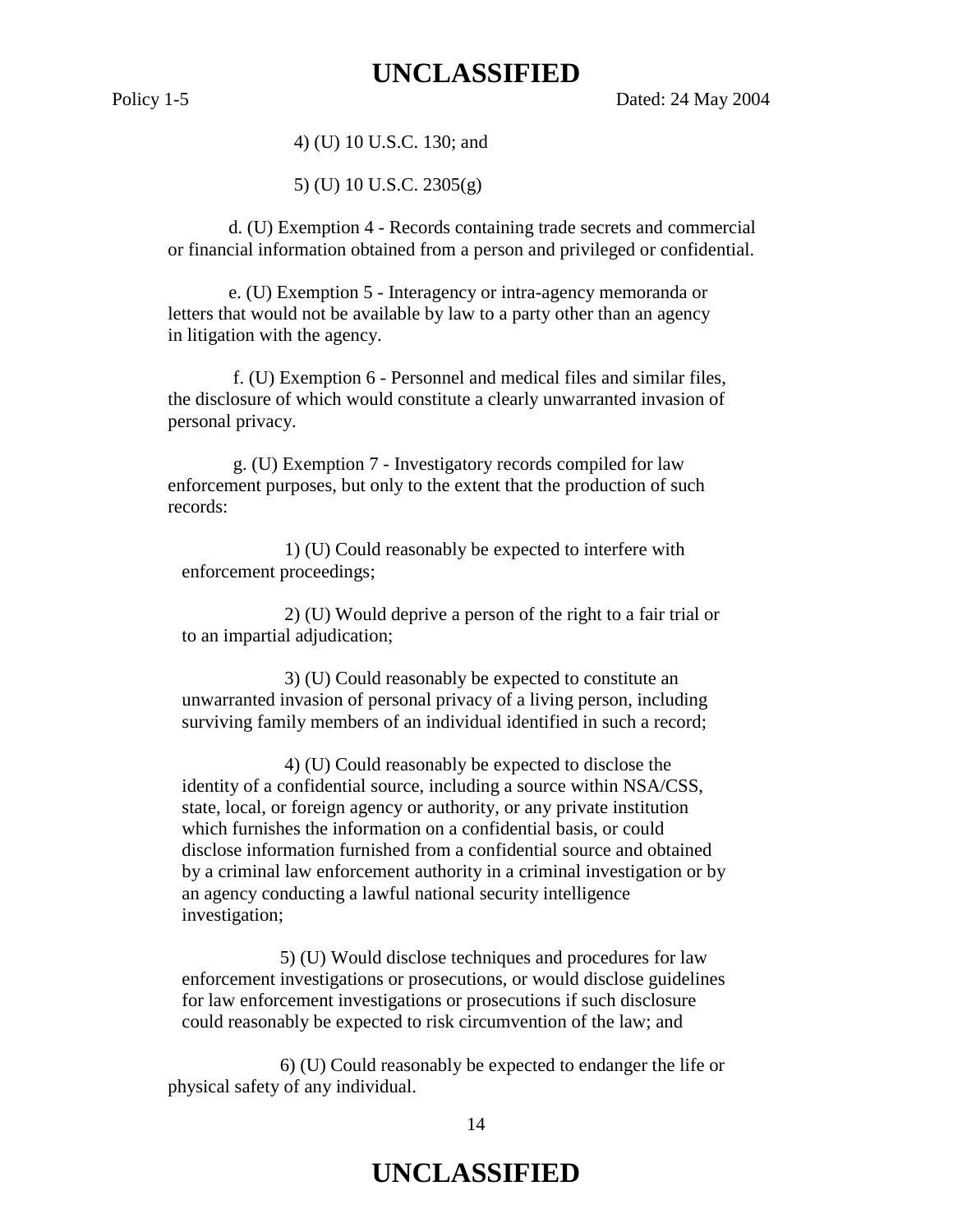Policy 1-5 Dated: 24 May 2004

 h. (U) Exemption 8 - Records contained in or related to examination, operating, or condition reports prepared by, on behalf of, or for the use of an agency responsible for the regulation or supervision of financial institutions.

 i. (U) Exemption 9 - Geological and geophysical information and data, including maps, concerning wells.

 41. (U) Information which has not been given a security classification pursuant to the criteria of an Executive Order, but which may be withheld from the public on the basis of one or more of FOIA exemptions 2 through 9 cited above, shall be considered "UNCLASSIFIED// FOR OFFICIAL USE ONLY" (U//FOUO). No other material shall be considered or marked U//FOUO. The marking of appropriate records with the U//FOUO designation at the time of their creation provides notice of U//FOUO content and shall facilitate review when a record is requested under the FOIA. However, records requested under the FOIA which do not bear the U//FOUO designation shall not be assumed to be releaseable without examination for the presence of information that requires continued protection and qualifies as exempt from public release.

#### **(U) REFERENCES**

42. (U) References:

a. (U) Freedom of Information Act, Title 5 U. S. C. 552, as amended.

b. (U) Privacy Act, Title 5 U. S. C. 552a, as amended.

c. (U) DoD Regulation 5400.7-R, DoD Freedom of Information Act Program, dated: 4 September 1998.

d. (U) NSA/CSS Freedom of Information Act Program, Chapter 32, CFR part 299.

e. (U) DoD Regulation 5200.1-R, Information Security Program Regulation, dated: January 1997.

f. (U) Executive Order 12600.

g. (U) NSA/CSS Policy 1-34, Implementation of the Privacy Act of 1974, dated: 9 June 2003.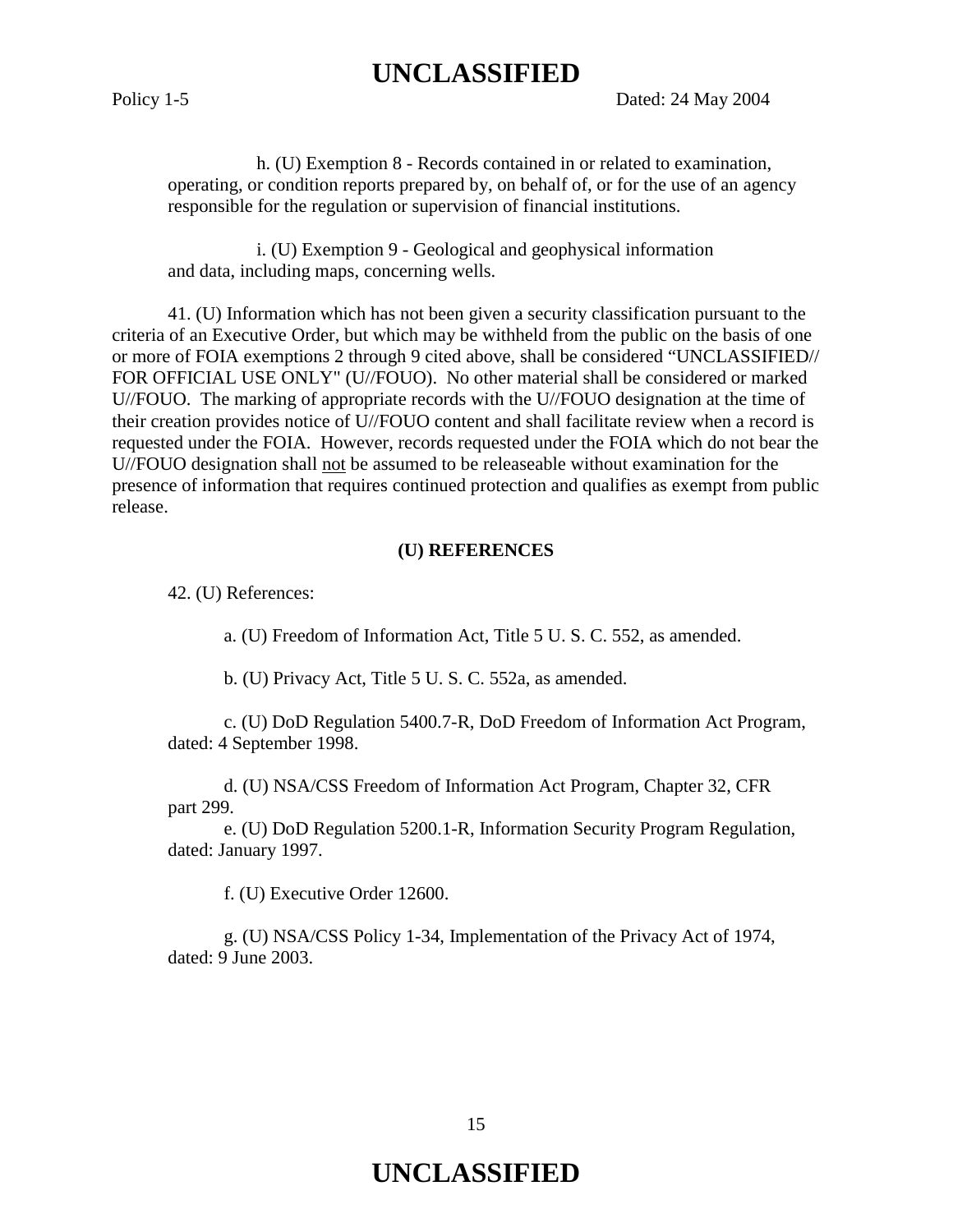Policy 1-5 Dated: 24 May 2004

#### **(U) DEFINITIONS**

 43. (U) Terms used in this policy, with the exception of the terms in Responsibilities, are defined in Reference c. For ease of reference, however, some terms are defined in this section.

#### 44. (U) **FOIA Request**:

 a. (U) A written request for NSA/CSS records, that reasonably describes the records sought, made by any person, including a member of the public (U.S. or foreign citizen/entity), an organization or a business, but not including a Federal Agency or a fugitive from the law that either explicitly or implicitly invokes References a, b, c, or d of this policy. Requesters should also indicate a willingness to pay fees associated with the processing of their request or, in the alternative, why a wavier of fees may be appropriate.

 b. (U) An FOIA request may be submitted by U.S. mail or its equivalent, by facsimile, or electronically through the NSA FOIA Home Page on the Internet, or employees of NSA/CSS may hand deliver them. The mailing address is FOIA/PA Services, (DC321) National Security Agency, 9800 Savage Road STE 6248, Ft. George G. Meade, MD 20755-6248. The Web-based system contains a form to be completed by the requester, requiring name and postal mailing address. The URL is http://www.nsa.gov/foia/index.cfm.

 c. (U) When a request meeting the requirements stated above is received by the FOIA office and there is no remaining question about fees, that request is considered perfected.

 45. (U) **Privacy Act (PA) Request**: A written request containing a signature submitted by a U.S. citizen or an alien admitted for permanent residence for access to, or amendment of, records on himself/herself which are contained in a PA system of records. For purposes of this regulation, PA request refers to a request for copies of records. Regardless of whether the requester cites the FOIA, PA or neither law, the request for copies of records shall be processed under both this regulation and the PA (Reference g).

#### 46. (U) **Agency Records**:

 a. (U) The products of data compilation, such as all books, papers, maps, and photographs, machine readable materials, including those in electronic form or format (including e-mails), or other documentary materials, regardless of physical form or characteristics, made or received by an agency of the United States Government under Federal law in connection with the transaction of public business and in NSA/CSS's possession and control at the time the FOIA request is made. The term "records" does not include: